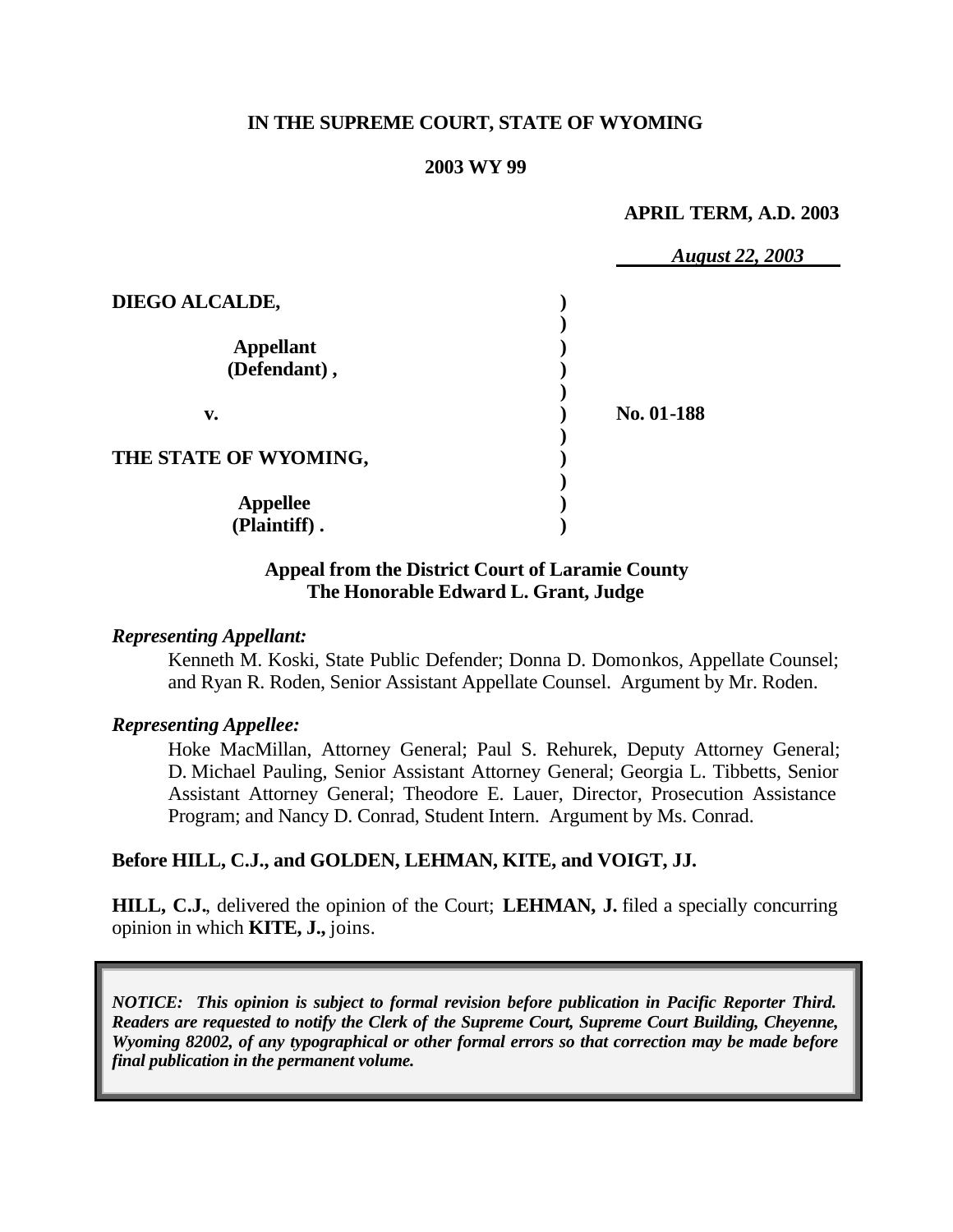#### **HILL, Chief Justice.**

[¶1] Diego Olmos Alcalde (Alcalde) appeals his conviction for kidnapping in violation of Wyo. Stat. Ann. §§ 6-2-201(a)(iii), (b)(i) and (c). Alcalde claims error in the substitution of an alternate juror after deliberation had commenced and challenges the constitutionality of the kidnapping statute, § 6-2-201, alleging it is unconstitutionally vague, both facially and as applied in this case. We reject Alcalde's claims that § 6-2-201 is unconstitutional. However, we conclude that the substitution of the alternate juror after deliberations had begun constituted prejudicial error. Accordingly, we reverse Alcalde's conviction and remand for a new trial.

#### **ISSUES**

[¶2] Alcalde frames his two issues on appeal as follows:

## **ISSUE I**

Whether the district court committed reversible error when it substituted a discharged alternate juror for a regular juror after deliberations had commenced for a number of hours?

## **ISSUE II**

Is W.S. § 6-2-201 is [*sic*] unconstitutionally vague facially and as applied to the facts in the case, denying [Alcalde] due process of law, because it provides no standard of conduct or notice of forbidden conduct and it allows for arbitrary and discriminatory enforcement?

The State sets forth the issues before us in the following language:

- I. Did the district court commit reversible error when it substituted an alternate juror for a regular juror after deliberations had begun?
- II. Is Wyo. Stat. § 62-201 constitutionally vague, either facially or as applied to [Alcalde's] conduct?

## **FACTS**

[¶3] Early on the morning of August 10, 2000, Alcalde followed a young woman to her apartment parking lot. After parking his car in such a way that she could not move her vehicle, Alcalde approached her under the guise of being lost. The woman remained sitting in her car but with her legs out the open driver's side door. While the woman was attempting to give Alcalde directions, he lunged and pinned her inside the car. Alcalde began choking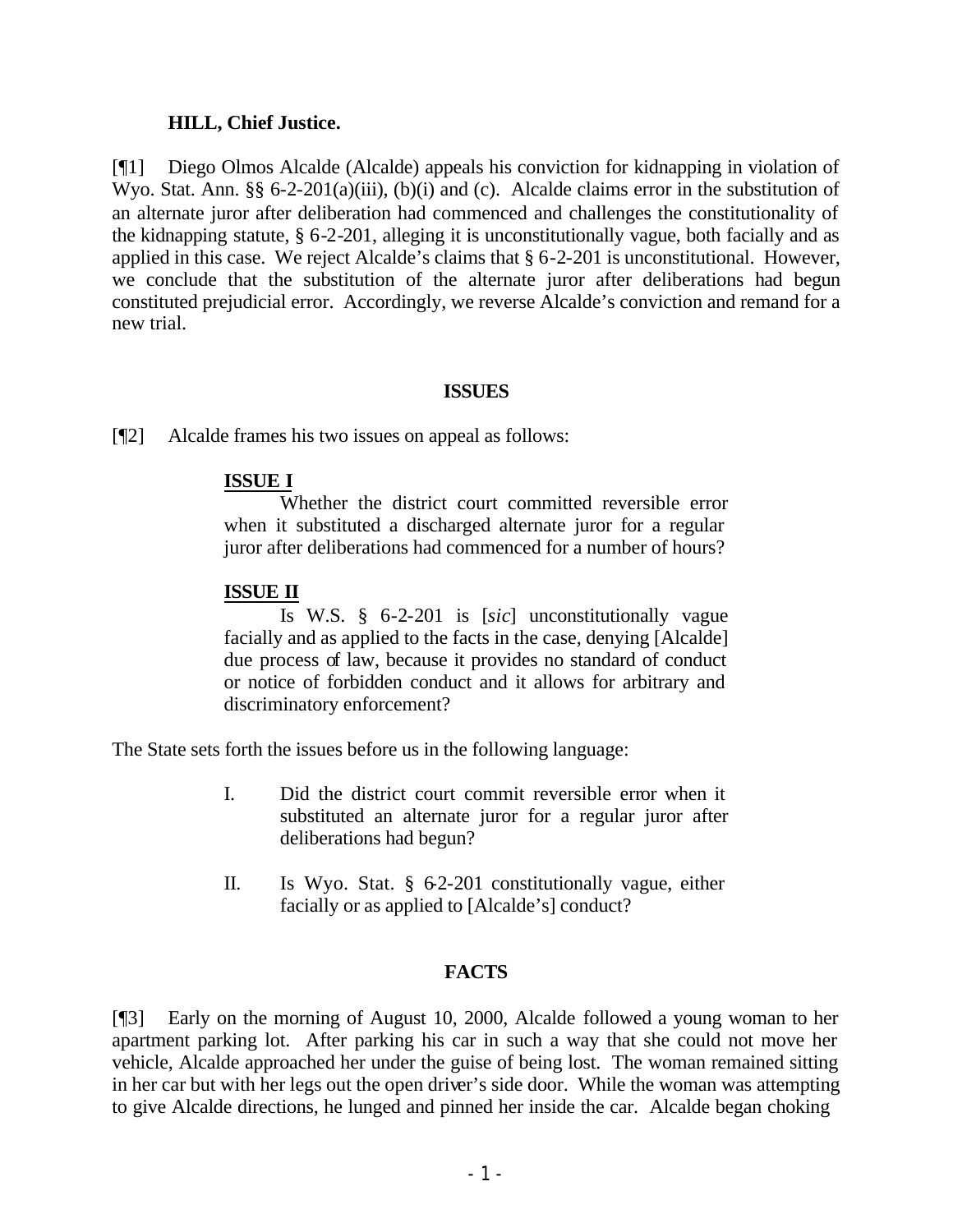her, which prevented her from crying out. The woman was, however, able to reach the car horn and sound it twice. Complaining that she "just had to do that," Alcalde forced the woman out of the car and dragged her about 15 to 20 feet to a privacy fence. After approximately a minute, Alcalde abruptly stopped the assault and returned to the apartment parking lot where he was confronted by the victim's brother and sister, who had come out of their apartment upon hearing the car horn. Meanwhile, the victim had come back around the fence whereupon she cried for help. The victim's father, who had just come out of the apartment, chased after Alcalde, who managed to get into his car and escape the scene. Alcalde was apprehended shortly thereafter by the police and identified as the assailant by the victim, her brother, and father.

[¶4] Alcalde was charged with one count of kidnapping in violation of Wyo. Stat. Ann. §§  $6-2-201(a)(iii)$ , (b)(i) and (c) (LexisNexis 2003).<sup>1</sup> The matter went before a jury for trial and after the parties had presented their closing arguments, the district court dismissed the alternate juror:

> Earlier when we drew the name of the alternate, that was done so that if somebody in the course of the trial became ill or disabled or somehow unable to finish, we'd have an alternate juror to fill that place. Happily, we've arrived at this point without any so misfortunes. We'll now identify and excuse the alternate.

> The alternate should understand that until the verdict is received, there's always the possibility that the alternate could be called upon, so the instruction is not to discuss the case remaining until the alternate hears that there is a verdict.

> Who is the alternate, [name of juror]? [The alternate], you are excused. Now, depending on your point of view, you don't get to or you don't have to help with deliberations. Thank you very much for participating, and we will be in recess until we've heard that there's a verdict.

(iii) Inflict bodily injury on or to terrorize the victim or another.

- (b) A removal or confinement is unlawful if it is accomplished:
	- (i) By force, threat or deception;  $\dots$ .

. . . .

 1

 **<sup>§ 6-2-201.</sup> Kidnapping; penalties; effect of release of victim.**

 <sup>(</sup>a) A person is guilty of kidnapping if he unlawfully removes another from his place of residence or business or from the vicinity where he was at the time of the removal, or if he unlawfully confines another person, with the intent to:

 <sup>(</sup>c) If the defendant voluntarily releases the victim substantially unharmed and in a safe place prior to trial, kidnapping is a felony punishable by imprisonment for not more than twenty (20) years.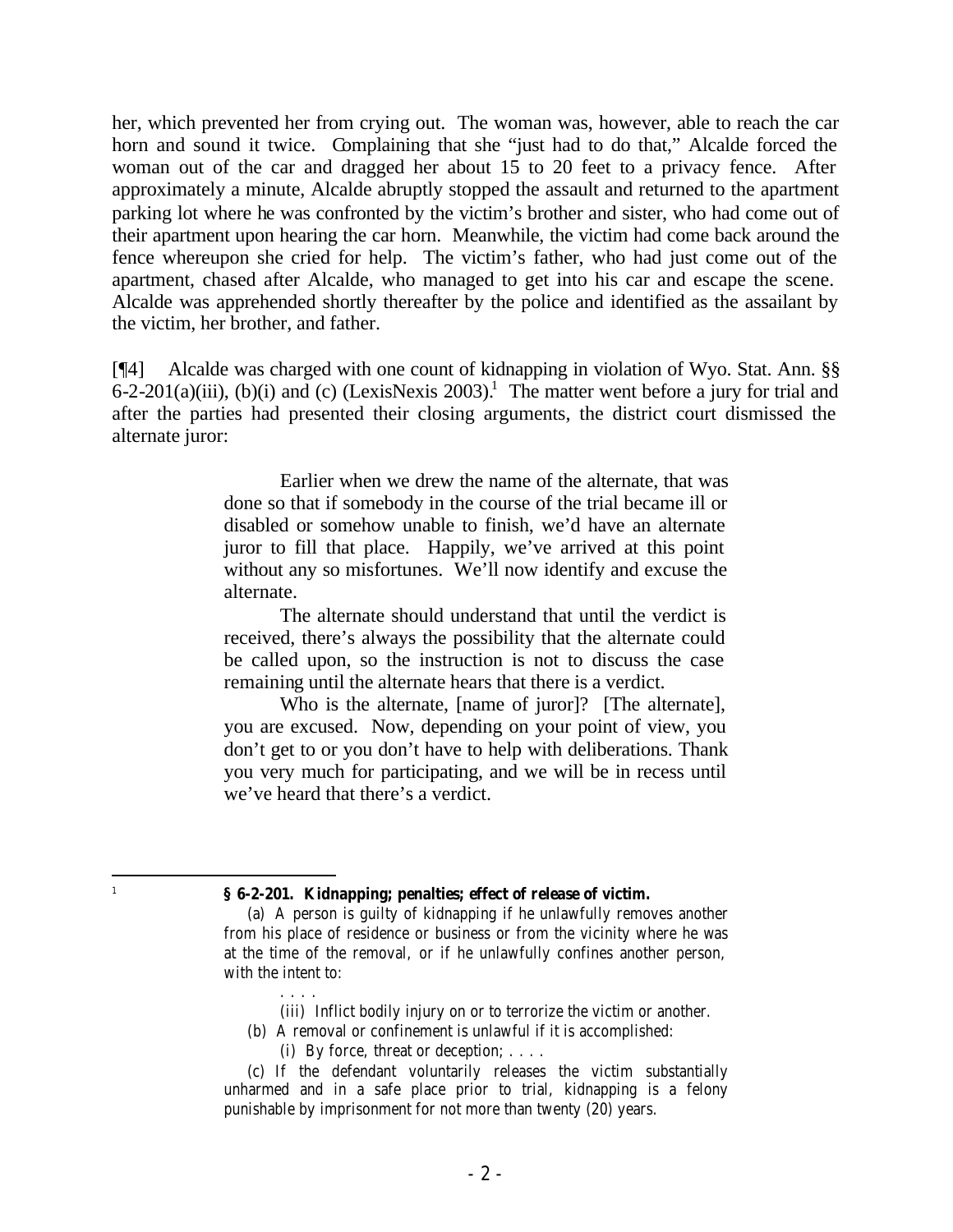During deliberations, the jury sent a series of notes requesting clarification of the terms "vicinity" and "confined" as used in the kidnapping statute and whether or not a verdict had to be unanimous. After consulting with counsel for both parties, the court sent a stipulated reply to the jury:

> The answer to the first question is yes. Any verdict must be unanimous.

> "Vicinity" and "confined" are the words of the statute. The elements listed are taken from the statute, using the parts that could apply to the evidence in this case. The other portions could not apply.

> I'm sorry, but, again, we cannot further define or provide a dictionary.

The court excused the jury over defense's objection when a verdict had not been reached by the end of the first day of deliberations.

[¶5] The next morning, the court was notified that a juror sought to be excused from the panel for medical reasons. A conference was held in chambers with the court, counsel for both parties, and the juror. The juror's doctor appeared by phone. After the court and the parties' counsel questioned the juror and his doctor, the court dismissed the juror because of a serious medical condition. The court then indicated that the dismissed juror would be replaced with the alternate juror, who was called into the conference. Defense counsel objected to replacing the excused juror with the alternate but the court overruled him. The alternate was questioned as to whether or not he had discussed the case with anyone since his dismissal the day before. After satisfying itself that he had not discussed the case, the district court directed the alternate to join the jury, which would continue its deliberations. Approximately 50 minutes later, the jury delivered a guilty verdict.

## **DISCUSSION**

## *I. Substitution of Alternate Juror*

[¶6] Initially, Alcalde contends that a district court lacks the authority to substitute an alternate juror for a regular juror once deliberations have commenced. Pursuant to W.R.Cr.P. 24(e), Alcalde argues that it is mandatory for the district court to discharge any alternate jurors when the jury retires to consider a verdict. In an alternative argument, Alcalde contends that even if an alternate juror can be substituted for a regular juror after deliberations have begun, the district court in this case failed to take adequate procedural safeguards to protect the deliberative process.

 $[$ [[7] We begin our analysis with the language from the relevant portion of W.R.Cr.P. 24(e) (emphasis added):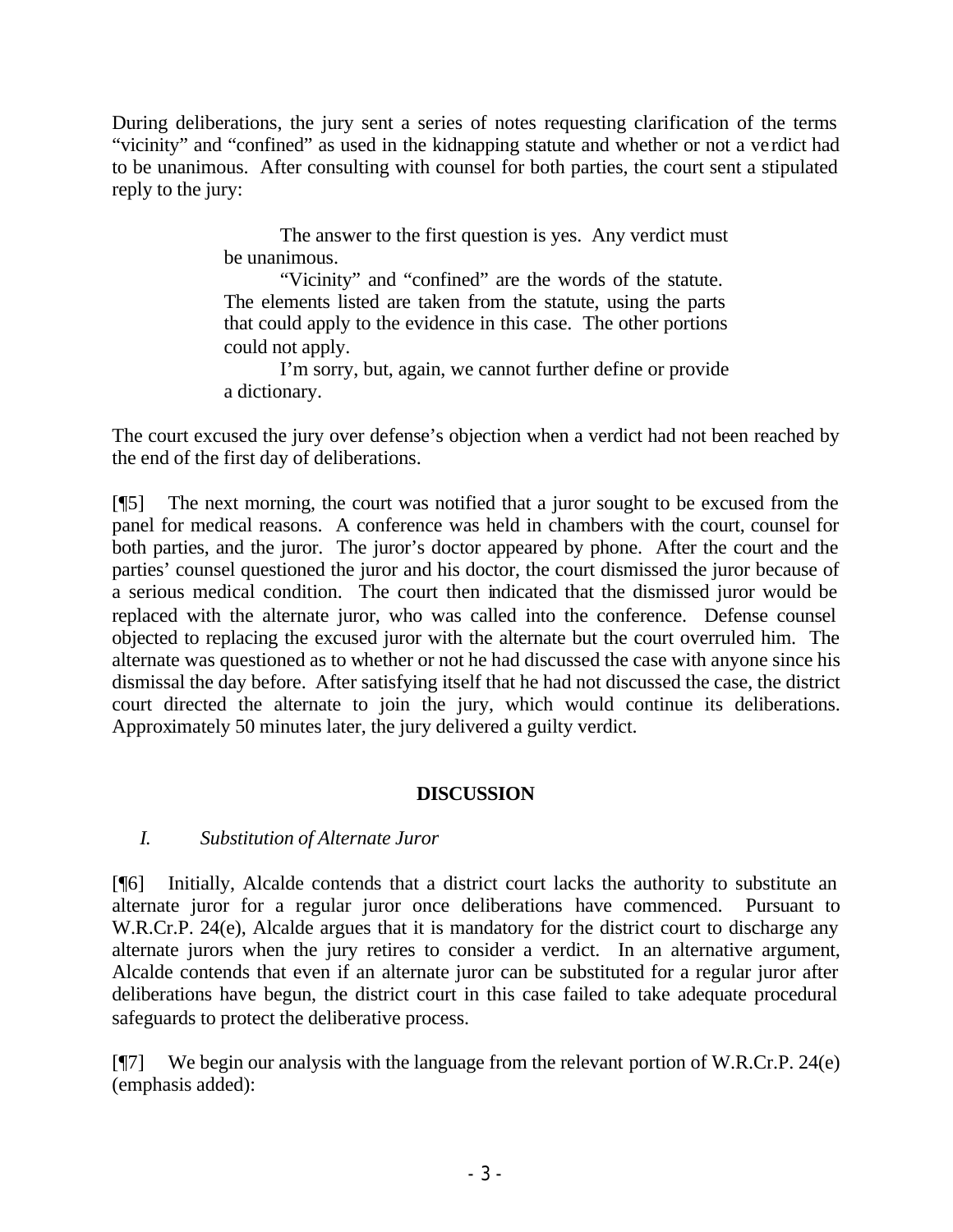*Alternate jurors.* – The court may direct that not more than six jurors in addition to the regular jury be called and impanelled [*sic*] to sit as alternate jurors. **Alternate jurors in the order in which they are called shall replace jurors who, prior to the time the jury retires to consider its verdict, become or are found to be unable or disqualified to perform their duties.** Alternate jurors shall be drawn in the same manner, shall have the same qualifications, shall be subject to the same examination and challenges, shall take the same oath and shall have the same functions, powers, facilities and privileges as the regular jurors. **An alternate juror who does not replace a regular juror shall be discharged after the jury retires to consider its verdict.** Each side is entitled to one peremptory challenge in addition to those otherwise allowed by law if one or two alternate jurors are to be impanelled, two peremptory challenges if three or four alternate jurors are to be impanelled, and three peremptory challenges if five or six alternate jurors are to be impanelled. The additional peremptory challenges may be used against an alternate juror only, and the other peremptory challenges allowed by these rules may not be used against an alternate juror.

Alcalde cites the use of the mandatory word "shall" to support his contention that an alternate can only replace a regular juror prior to the time the jury retires to deliberate and that once the jury does retire, the alternate must be discharged.

[¶8] Prior to 1999 the corresponding federal rule was identical to Wyoming's. *See*  Fed. R. Crim. P. 24(c) (1999). In those circumstances, we have generally looked to federal case law for guidance in the interpretation of the rules of criminal procedure. *Brock v. State*, 981 P.2d 465 (Wyo. 1999). The federal courts adopted the view that the substitution of an alternate juror during mid-deliberations violated the plain language of the rule. *United States v. Quiroz-Cortez*, 960 F.2d 418, 420 ( $5<sup>th</sup>$  Cir. 1992). However, the federal courts applied a harmless error standard and would reverse a conviction only if the defendant had suffered prejudice by the substitution. *Id.* The federal appellate courts evaluated prejudice to the defendant by examining, "among other things, the length of the jury's deliberations before and after substitution of the alternate and the district court's instructions to the jury upon substitution charging the jury to begin its deliberations anew." *Id.* (citing *United States v. Phillips*, 664 F.2d 971 at 995-96 ( $5<sup>th</sup>$  Cir. 1981)). Consideration was also given to whether or not the trial court had ensured that the alternate juror had not discussed the case with anyone nor been exposed to extrinsic information about the case in the interim between his discharge and the time of substitution.<sup>2</sup> *Quiroz-Cortez*, 960 F.2d at 420; *United States v. Guevara*, 823 F.2d 446, 448 ( $11<sup>th</sup>$  Cir. 1987).

 $2 \text{ In } 1999$  the federal rule 24(c) was amended to eliminate references to pre-submission substitution and to the discharge of alternate jurors when deliberations have commenced. The federal rule now provides: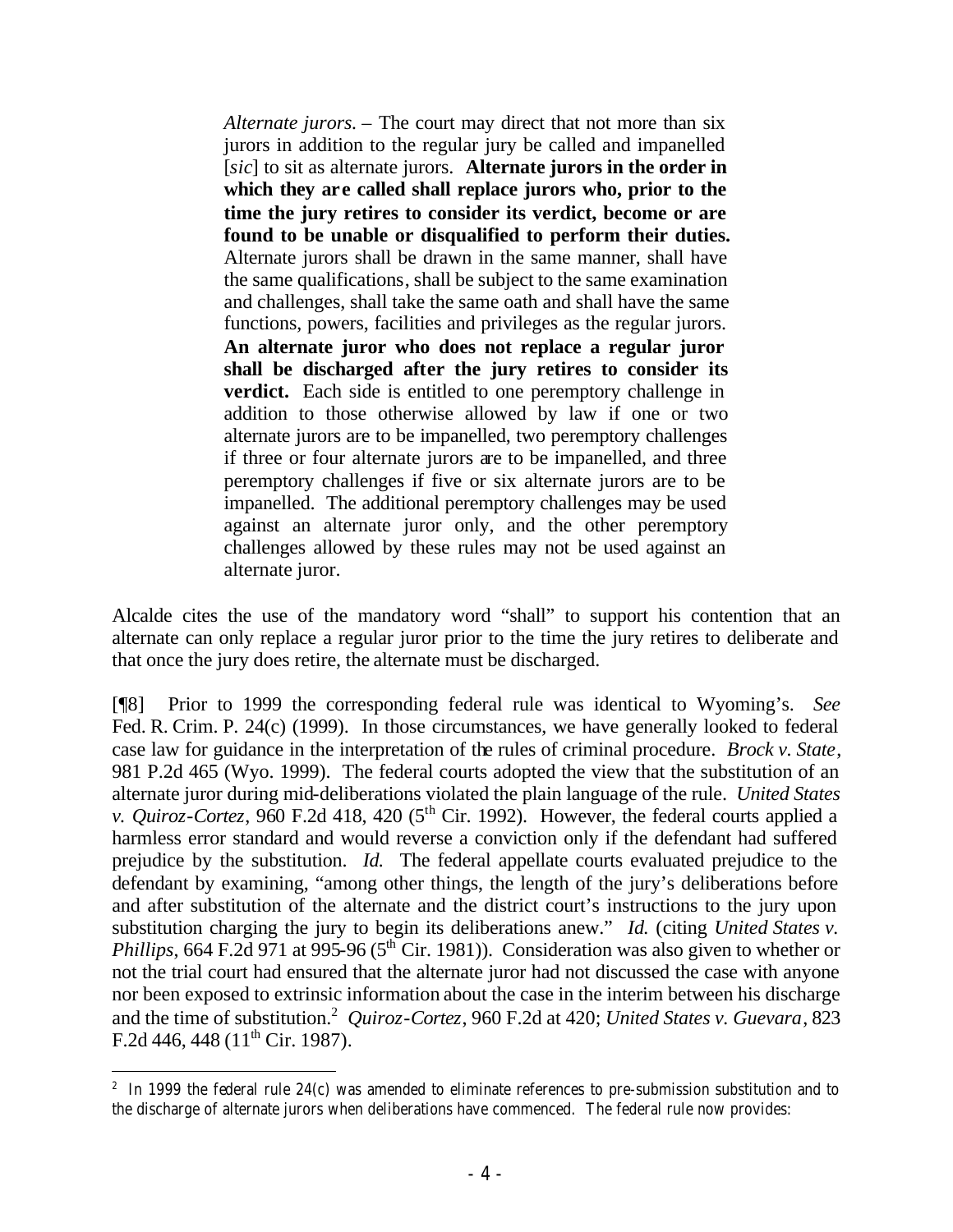[¶9] The majority of the state courts to consider the issue have adopted the federal approach. *See*, *e.g.*, *State v. Sanchez*, 2000-NMSC-021, ¶¶16-22, 6 P.3d 486, ¶¶16-22 (N.M. 2000) (collecting cases); and generally, David B. Sweet, Annotation, *Propriety, Under State Statute or Court Rule, of Substituting State Trial Juror With Alternate After Case Has Been Submitted to Jury*, 88 A.L.R.4th 711 (1991). In *People v. Burnette*, 775 P.2d 583 (Colo. 1989), the Colorado Supreme Court held that recalling a discharged alternate to replace a regular juror after deliberations have begun violated Colorado Rule of Criminal Procedure 24(e), which at that time was identical to the Wyoming Rule at issue here. *Id.* at 586-87. The Colorado court noted the potential prejudices inherent when substitution of a regular juror occurs in mid-deliberation:

> The potential for prejudice occasioned by a deviation from the mandatory requirements of Crim.P. 24(e) is great. Where an alternate juror is inserted into a deliberative process in which some jurors may have formed opinions regarding the defendant's guilt or innocence, there is a real danger that the new juror will not have a realistic opportunity to express his views and to persuade others. . . . Moreover, the new juror will not have been part of the dynamics of the prior deliberations, including the interplay of influences among and between jurors, that advanced the other jurors along their paths to a decision. . . . Nor will the new juror have had the benefit of the unavailable juror's views. . . . Finally, a lone juror who cannot in good conscience vote for conviction might be under great pressure to feign illness in order to place the burden of decision on an alternate.

*Burnette,* 775 P.2d at 588 (citations and footnote omitted). While noting that the substitution raises a presumption of prejudice to the defendant's right to a fair trial, the court held that the presumption could be overcome by a showing that the trial court took adequate procedural precautions to obviate the danger of prejudice to the defendant. *Id.* at 587-88. In its analysis, the Colorado court cited the following safeguards: (1) whether the alternate juror was adequately instructed upon discharge not to discuss the case and avoid extrinsic information

> (3) **Retention of Alternate Jurors.** When the jury retires to consider the verdict, the court in its discretion may retain the alternate jurors during deliberations. If the court decides to retain the alternate jurors, it shall ensure that they do not discuss the case with any other person unless and until they replace a regular juror during deliberations. If an alternate replaces a juror after deliberations have begun, the court shall instruct the jury to begin its deliberations anew.

Fed. R. Crim. P. 24(c)(3) (2002 Second Rev. Ed.).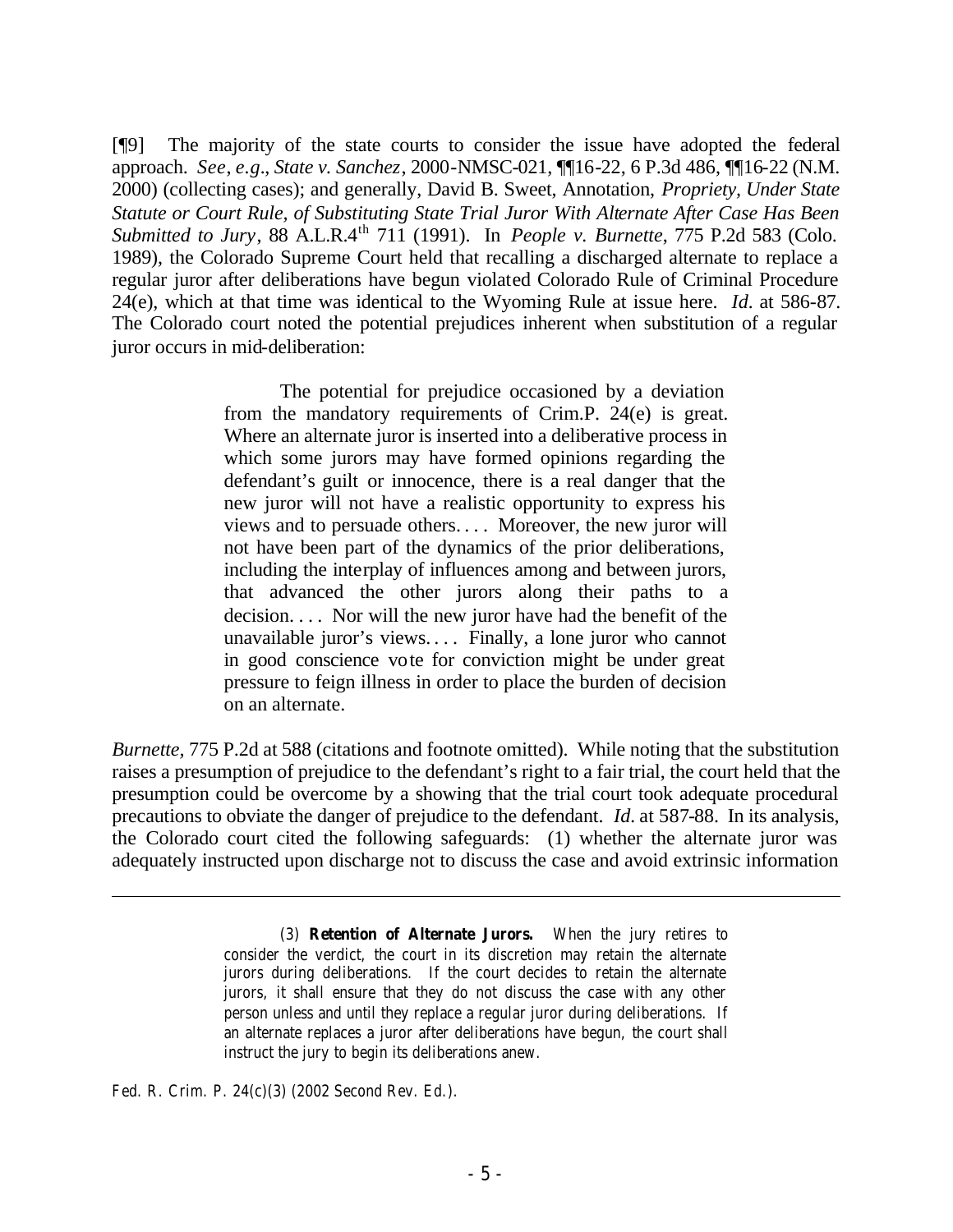about the case that could influence him; (2) whether the alternate was questioned about his activities during the period from his discharge to recall and his present ability to serve on the jury; and (3) whether the remaining regular jury members had been instructed to recommence deliberations anew and whether they would be capable of disregarding their previous deliberations and any opinions formed during those deliberations. *Id.* at 590-91.

[¶10] We concur with the authorities noted above and hold that the plain language of W.R.Cr.P. 24(e) does not permit the substitution of an alternate juror for a regular juror once deliberations have commenced. The substitution of an alternate juror in those circumstances raises a presumption of prejudice to a defendant that can, however, be rebutted upon a showing that adequate procedural safeguards were undertaken by the trial court to ensure that the defendant received a fair trial. Specifically, the trial court must: (1) instruct the alternate upon discharge that his oath is still applicable and until a verdict has been rendered and the regular jury discharged, he must refrain from discussing the case with anyone and avoid extrinsic information that may affect his ability to impartially judge the case; (2) upon recall, inquire on the record whether the alternate juror did, in fact, comply with the court's instructions; (3) instruct the reconstituted jury to begin deliberations anew; and (4) inquire on the record whether the remaining members of the original jury can ignore the previous deliberations and set aside any opinions formed during them. If the trial court cannot establish that all of these safeguards are met, then the court may not substitute the alternate, and the matter may proceed pursuant to W.R.Cr.P. 23(b); otherwise, a mistrial may be declared.

[¶11] In this case, the record clearly shows that adequate procedural safeguards were not taken. The district court properly instructed the alternate before discharging him and, upon recall, inquired whether he had complied with those instructions. The district court then sent the alternate into the jury room. The reconstituted jury was not instructed to begin deliberations anew. Nor was there an inquiry as to whether or not the remaining regular jurors could set aside their previous deliberations and any opinions formed during those deliberations. This failure raises the potential for prejudice noted by the Colorado Supreme Court. The potential for prejudice in this situation is evidenced by the fact that the original jury deliberated for the previous afternoon without reaching a verdict but managed to reach a verdict with the participation of the alternate juror in less than an hour. Accordingly, we must reverse Alcalde's conviction and remand for a possible new trial.

# *II. Constitutionality of Wyo. Stat. Ann. § 6-2-201*

[¶12] In his second issue, Alcalde challenged the constitutionality of the kidnapping statute, §§ 6-2-201(a)(iii), (b)(i) and (c), claiming that it is unconstitutionally vague on its face and as applied to him. Although we have reversed Alcalde's conviction on his other claim, we will address this issue because of the possibility of a new trial upon remand.

[¶13] We apply the following analysis to claims of facial vagueness: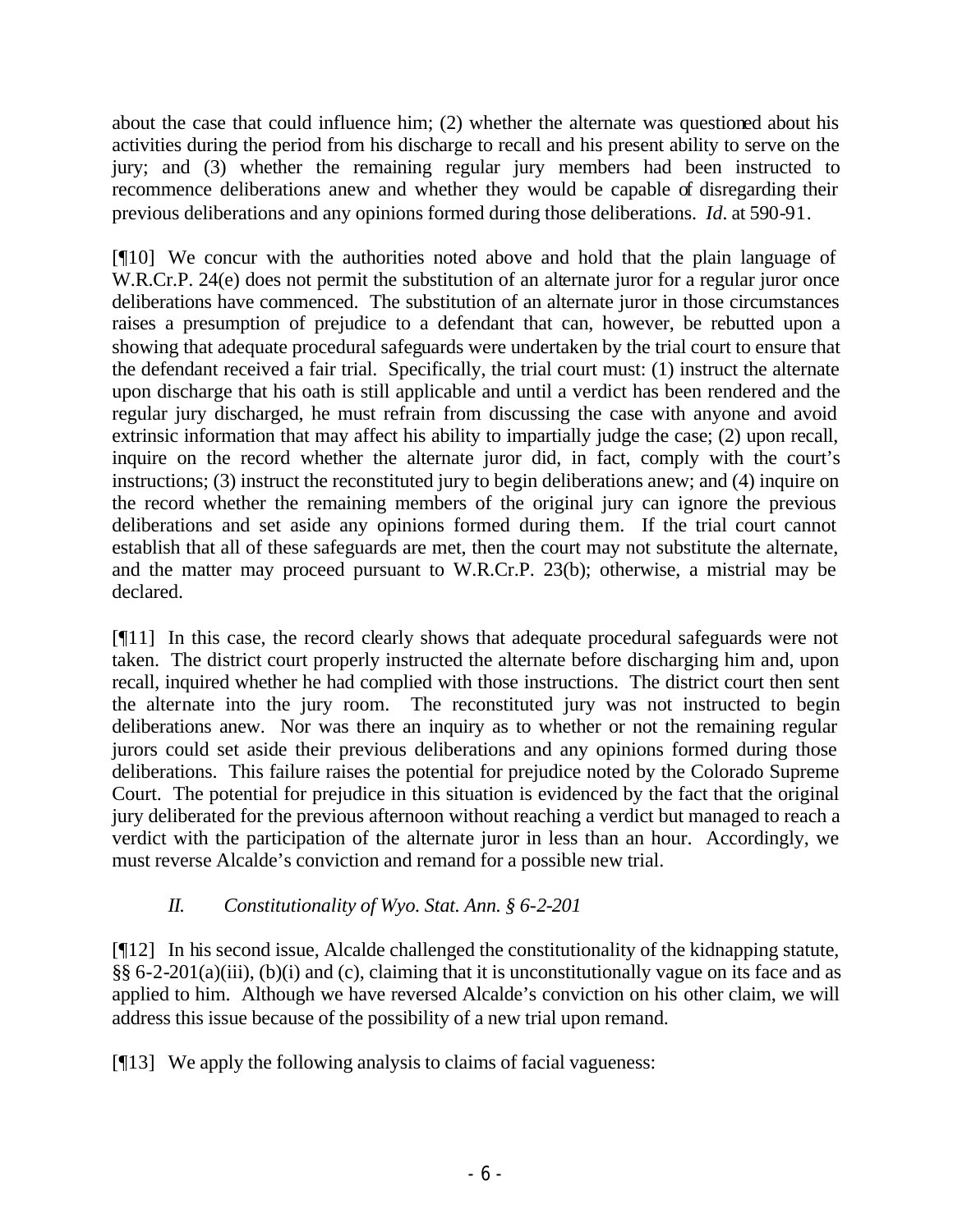A statute may be challenged for vagueness "on its face" or as applied to particular conduct. When a statute is challenged for vagueness on its face, the court examines the statute not only in light of the complainant's conduct, but also as it might be applied in other situations. See *Schwartzmiller v. Gardner*, 752 F.2d 1341 (9<sup>th</sup> Cir. 1984). Facial review is not appropriate in all cases.

> "[F]acial vagueness review is not common because ordinary canons of judicial restraint do not permit a party whose particular conduct is adequately described by a criminal statute to 'attack [the statute] because the language would not give similar fair warning with respect to other conduct which might be within its broad and literal ambit.' " (Emphasis omitted). *Id*. at 1346 (quoting *Parker v. Levy*, 417 U.S. 733, 94 S.Ct. 2547, 2562, 41 L.Ed.2d 439 (1974)).

This principle is sometimes described in terms of standing. *Parker v. Levy*, *supra* 94 S.Ct. at 2561; *State v. Hegge*, 89 Wash. 2d 584, 574 P.2d 386, 389 (1978).

The standing requirement is relaxed when a statute reaches "a substantial amount of constitutionally protected conduct." *Village of Hoffman Estates v. Flipside, Hoffman Estates, Inc.*, 455 U.S. 489, 102 S.Ct. 1186, 1191, 71 L.Ed2d 362 (1982); *Kolender v. Lawson*, [461 U.S. 352, 103 S.Ct. 1855, 75 L.Ed.2d 903 (1983)]. The requirement is also relaxed when a statute is shown to be vague "'not in the sense that it requires a person to conform his conduct to an imprecise but comprehensive normative standard, but rather in the sense that no standard of conduct is specified at all.' " *Parker v. Levy*, *supra* 94 S.Ct. at 2561 (quoting *Coates v. City of Cincinnati*, 402 U.S. 611, 91 S.Ct. 1686, 1688, 29 L.Ed.2d 214 (1971)). See also *Schwartzmiller v. Gardner*, *supra* 752 F.2d 1341.

*Griego v. State*, 761 P.2d 973, 975 (Wyo. 1988). "A 'facial challenge' [to a statute] is available in only two situations: (1) when the statute reaches a substantial amount of constitutionally protected conduct, and (2) when the statute is shown to specify no standard of conduct at all." *Ochoa v. State*, 848 P.2d 1359, 1363 (Wyo. 1993). In regard to "as applied" challenges, we have said:

> In making this determination we must decide whether the statute provides sufficient notice to a person of ordinary intelligence that appellant's conduct was illegal and whether the facts of the case demonstrate arbitrary and discriminatory enforcement. When evaluating a statute to determine whether it provides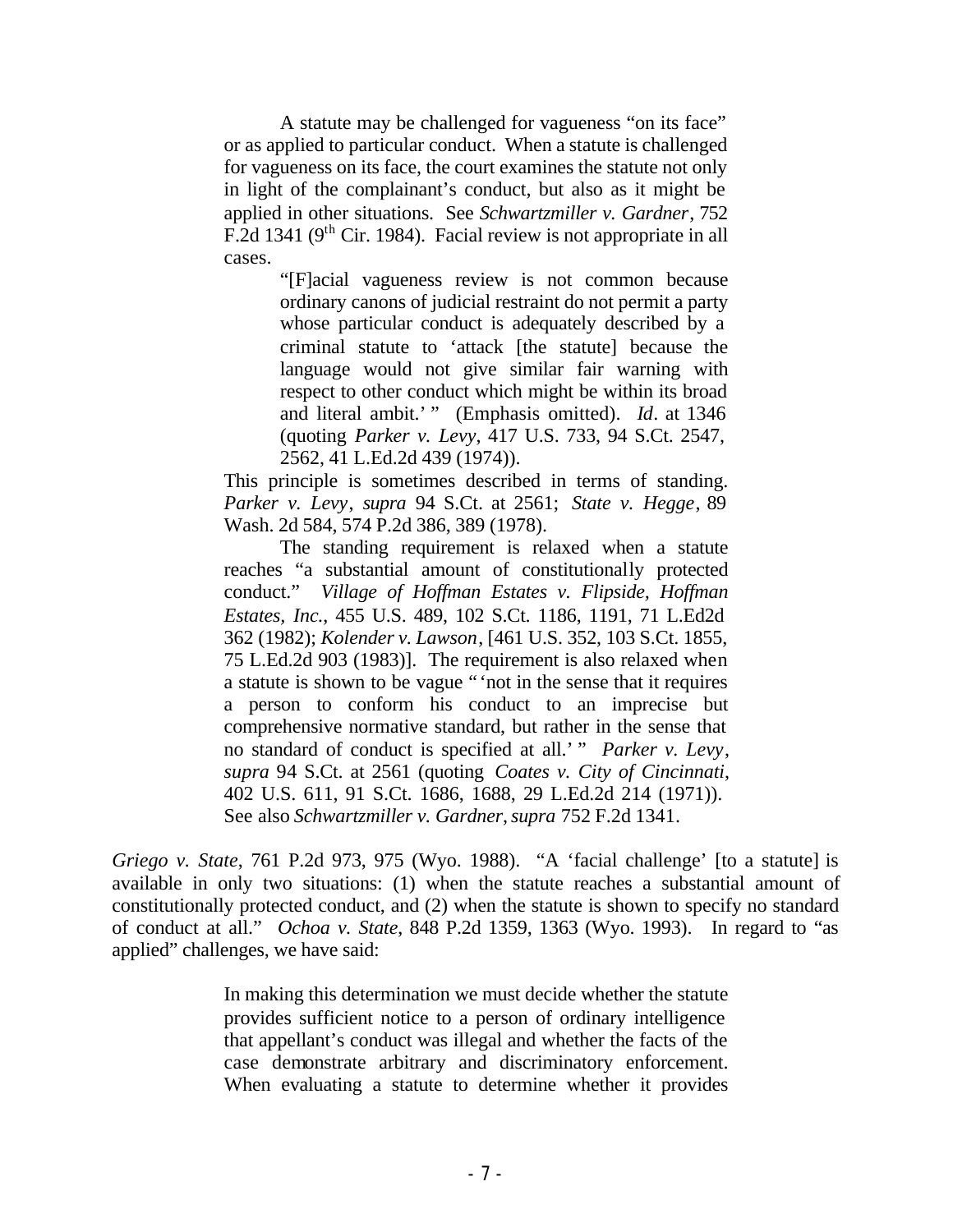sufficient notice, we must again consider not only the statutory language but also any prior court decisions which have placed a limiting construction on the statute or have applied it to specific conduct. *Ward v. Illinois*, 431 U.S. 767, 97 S.Ct. 2085, 52 L.Ed.2d 738 (1977); *Rose v. Locke*, 423 U.S. 48, 96 S.Ct. 243, 46 L.Ed.2d 185 (1975); *Wainwright v. Stone*, 414 U.S. 21, 94 S.Ct. 190, 38 L.Ed.2d 179 (1973); *Winters v. New York*, 333 U.S. 507, 68 S.Ct. 665, 92 L.Ed. 840 (1948).

*Griego*, 761 P.2d at 976.

[¶14] The language that Alcalde challenges appears in subsection (a) of the kidnapping statute, Wyo. Stat. Ann. § 6-2-201:

> (a) A person is guilty of kidnapping if he unlawfully removes another from his place of residence or business or from the vicinity where he was at the time of the removal, or if he unlawfully confines another person, … [.]

Specifically, Alcalde claims that the words "vicinity" and "confines" are vague and ambiguous. He contends that the statute does not put a person of ordinary intelligence on notice that "merely forcefully moving someone only 20 feet and for only under 30 seconds could result in a felony kidnapping conviction." Thus, he claims the statute does not specify a standard of conduct. To support his contention, Alcalde cites the fact that the jury in his case requested a definition of "vicinity" and "confine" from the court three different times. Accordingly, he concludes that the jury must have found the terms ambiguous and vague.

[¶15] There is a strong presumption that a statute is constitutional and any doubt is resolved in favor of constitutionality. *Reiter v. State*, 2001 WY 116, ¶7, 36 P.3d 586, ¶7 (Wyo. 2001). We begin with the words of the statute that Alcalde claims are ambiguous or vague. The ordinary meanings of the words are:

> **Vicinity** – **1.** the quality or state of being near: proximity **2:** a surrounding area or district: neighborhood

> **Confine – 1. a:** to hold within a location **b:** imprison **2:** to keep within limits

Merriam-Webster's Collegiate Dictionary 1316 and 242 (10<sup>th</sup> ed. 1998). In plain terms, the statute prohibits a person from unlawfully removing another from his place of residence or business or from the "surrounding area or district" where he was at the time of the removal, or if he unlawfully "holds within a location or imprisons" another person. Alcalde claims that the statute establishes no standard of conduct at all. That claim fails when considered against the plain meaning of the words used in the statute. As we have already noted, a statute employs a standard, for purposes of vagueness, if " 'by [its] terms or *as*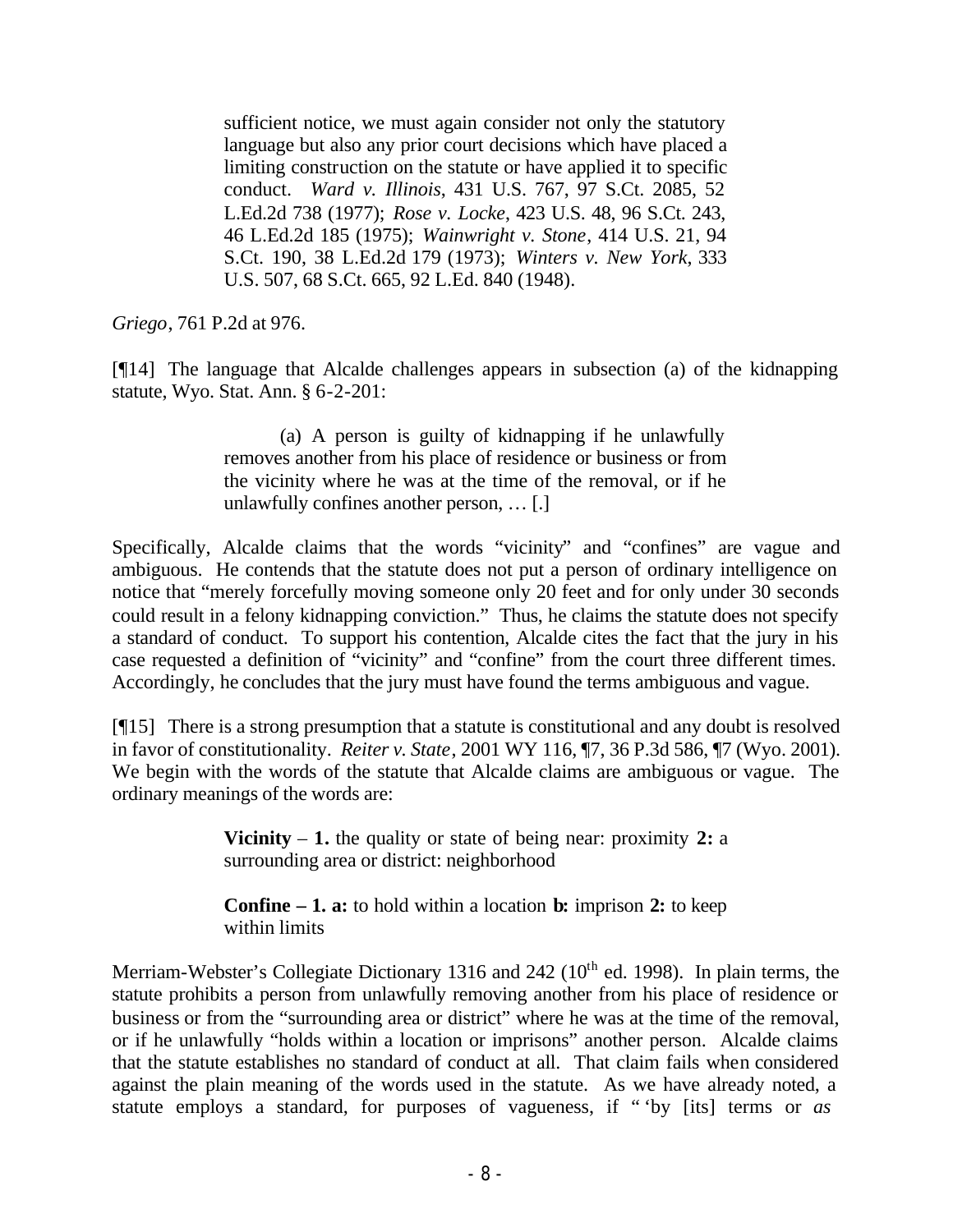*authoritatively construed* [applies] without question to certain activities, but whose application to other behavior is uncertain.' " *Griego*, 761 P.2d at 976 (quoting *Smith v. Goguen*, 415 U.S. 566, 577-78, 94 S.Ct. 1242, 1249, 39 L.Ed.2d 605 (1974) (emphasis in original)). The statute prohibits the unlawful removal of a person from the area in which the person is occupied and the unlawful holding of a person within a location. The statute is not unconstitutionally vague. "[T]o succeed on a facial vagueness challenge to a legislative measure that does not threaten constitutionally protected conduct .. . a party must do more than identify some instances in which the application of the statute may be uncertain or ambiguous; he must demonstrate that 'the law is impermissibly vague *in all of its applications.*' . . ." *People v. Moore*, 75 Cal. App. 4th 37, 44-45, 88 Cal.Rptr.2d 914, 918 (Cal.App. 1999) (quoting *Evangelatos v. Superior Court*, 44 Cal. 3d 1188, 1201, 246 Cal.Rptr. 629, 753 P.2d 585 (Cal. 1988) (emphasis in original)). The statute prohibits specified conduct and is not unconstitutionally vague on its face.

[¶16] We also disagree with Alcalde's assertion that the statute is unconstitutionally vague as applied to his conduct. As noted above, neither the term "vicinity" nor "confine" is vague in its ordinary usage. In this case, Alcalde approached the victim after following her home and parking his car so as to block her exit. He used her readiness to help him as an opening to physically assault her. After the victim had managed to honk her horn, Alcalde forcefully removed her from her vehicle and dragged her 15 to 20 feet to a privacy fence. Once he had successfully moved the victim to an area that could not be seen from the apartment complex, Alcalde pinned the victim to the ground and choked her.

[¶17] Another court was confronted with a case in which the victim was confined for approximately five minutes and removed for a distance of only 100 to 150 feet. *State v. Morris*, 160 N.W.2d 715, 717 (Minn. 1968). The defendant in that case argued that his actions were merely behavior incidental to an indecent assault and were not intended by the state's legislature to constitute kidnapping. Quoting a California Supreme Court case where the victim was forcibly moved only 22 feet, the Minnesota court eloquently stated, "It is the fact, not the distance, of forcible removal which constitutes kidnapping in this state." *Id*. (quoting *People v. Chessman,* 238 P.2d 1001, 1017 (Cal. 1951)). The statute is not unconstitutionally vague as applied to Alcalde because any person of ordinary intelligence would be on notice that his acts were illegal under the statute.

## **CONCLUSION**

[¶18] The substitution of the alternate juror after deliberations had begun without instructing the reconstituted jury to recommence deliberations from the beginning constituted prejudicial error. Accordingly, we reverse Alcalde's conviction and remand for a new trial.